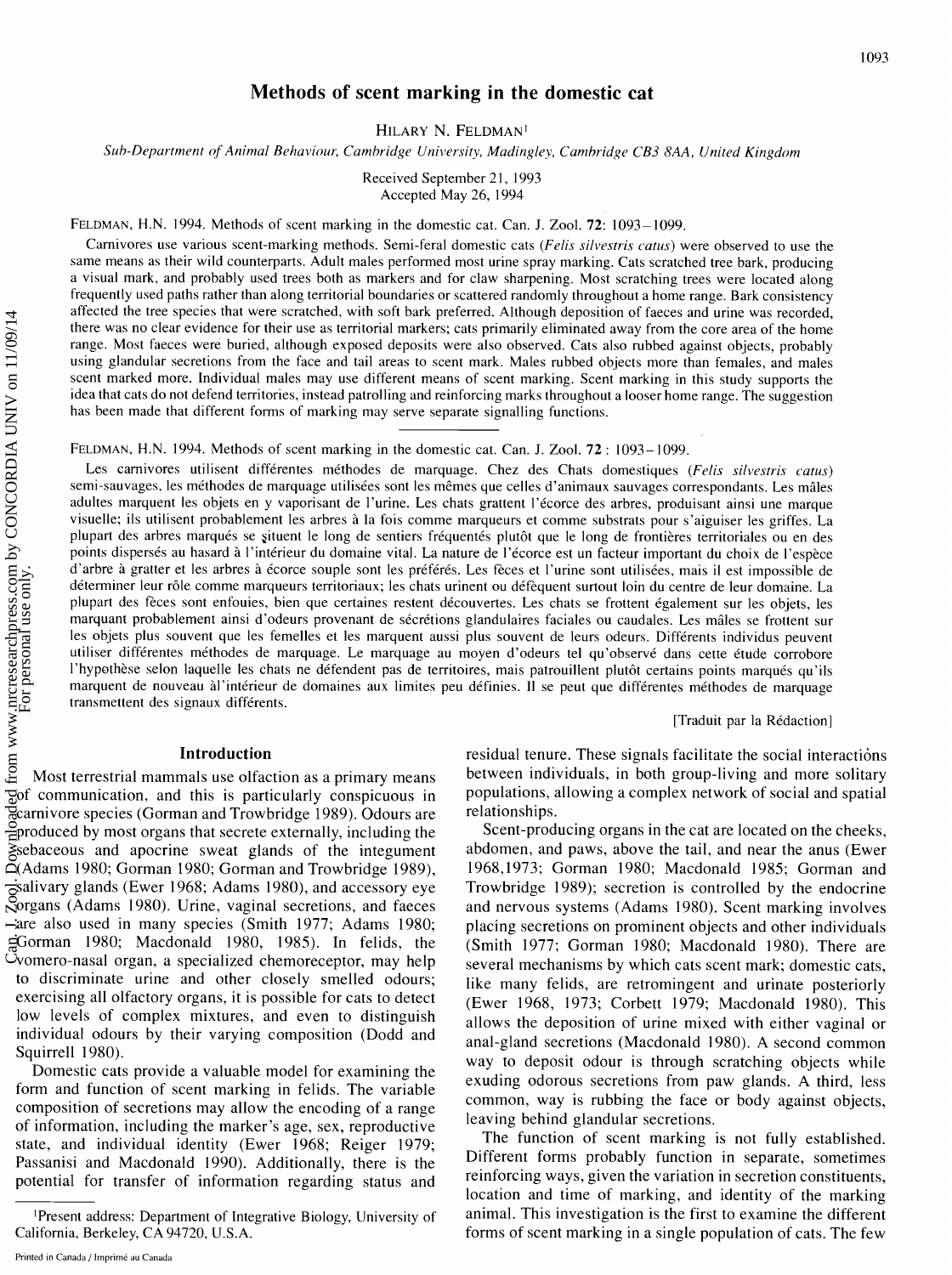previous studies have concentrated on urine spray and faeces deposition; there are few data on rubbing and scratching patterns in carnivore species. Four forms of marks were considered in this study and are elucidated below: urine spray, elimination (urine and faeces), scratching, and rubbing.

Anal and vaginal secretions may be relatively pungent and long-lasting, suitable for relating sex, reproductive state, and possibly status and individual identity information. In addition, more persistent traces, such as exposed faeces, could act as territorial markers, both spatial and temporal, e.g., the placement of badger latrines at borders (Gorman 1980). There is little evidence that scent marks actively deter intruders from entering an area (except in foxes and wolves; Macdonald 1985), but they could act as a warning mechanism, predisposing an intruder to yield in an encounter with the resident. Matching scent marks with their owners may allow intruders to assess potential competitors. Territory holders likely have dominant status and act to maintain resources, therefore it might be advantageous for intruders to relinquish claims in the presence of known residents (Gosling 1982; Gorman and Trowbridge 1989). In addition, territory holders, by identifying themselves with scent marks, may benefit from non-escalated aggression whenever possible. This may offer a partial explanation for the common observation of scent marking during agonistic encounters in many carnivore species (Dards 1979; Macdonald 1980; Gosling 1982). Both urine and skin-gland secretions of females may contain pheromones that advertise reproductive state to investigating males (Verberne and de Boer 1976; Gosling 1982).

Urine spray should show seasonal variation if it functions to indicate reproductive condition. If it also signals status, older cats should mark more than younger ones, while females and males may show differences due to social context. Faeces marking a territorial area should correspond to range borders and be left exposed.

In comparison, scratching leaves an obvious visual marker and probably has some olfactory element; while some individual information may be relayed by the secretions from interdigital glands, scratch marks likely act as territory markers. Marking patterns may elucidate the degree of species-specific territoriality. The distribution of scratched trees offers information about their function relative to the question of whether cats have territories (perimeter marking) or home ranges (path marking).

Rubbing on objects and the spreading of facial secretions are likely to function on a smaller scale, conveying details about the individual animal, such as identity, status, and familiarity. Rubbing may differ between males and females and between adult and younger cats, indicating a statussignalling function. There may also be differences between individuals, denoting identity.

This study examined marking behaviour in two groups of feral cats. The general visibility of individuals allowed detailed examination of activitieg such as object rubbing and scratching. Different types of scent marking are considered separately, including urine spraying, tree scratching, deposition of faeces, and object rubbing. These actions were considered to potentially convey information to conspecifics about territorial boundaries, home-range use, or reproductive state. By examining the spatial and temporal distribution of the different types of marks, as well as age and sex

differences, the functions of scent marking can be elucidated for the domestic cat.

### **Methods**

The study was conducted from January 1988 to April 1989 at the Sub-Department of Animal Behaviour at Madingley, Cambridge. An area of  $1600 \text{ m}^2$  was fenced off from the surrounding farm fields and woodlands, but was otherwise left without interference. This outdoor enclosure was divided into two separate areas by a high fence. One mature male and five breeding females were released into each half of the enclosure in April 1987 (Feldman 1993). The two populations were allowed to grow naturally, and cats born into the groups were feral. Daily provisioning ensured a plentiful and stable supply of food and water; the cats were regularly observed to hunt and capture live prey in addition to the food provided.

Behaviour was recorded for all adult and juvenile cats over the 16-month period using focal animal sampling. Only those individuals present at the start of 1988 were used as focal animals, including adult males  $(N = 2)$ , adult females  $(N = 11)$ , and juveniles born in 1987  $(N = 9)$ . All occurrences of urine spraying, tree scratching, and object rubbing were recorded during the focal sampling (Hinde 1973; Altmann 1974). Individuals were observed daily, using a random schedule of names. No cat was observed more than once each day, and individuals contributed 17-80 focal watches, varying with visibility and age (juveniles contributed fewer observations than adults). If a cat was not in sight, the next visible individual was observed. Each focal period was 34 min; a total of 619 h of focal data was collected. Deposition of faeces and urine was recorded for all cats from November 1988 to March 1989. For each elimination, individual identity, location, and several other variables were noted, including whether the animal sniffed the deposit and whether any attempt was made to bury it.

### *Urine spray marking*

Urine spraying is considered the predominant method of scent marking in canids and many felids, including the domestic cat and tiger (Smith et al. 1989), as it can be performed rapidly and leaves apparently persistent olfactory cues. Spray marking can be distinguished from elimination by orientation to a specific object and repetition on the same object (Macdonald 1980; Bateson and Turner 1988). In cats, it can also be recognized by its characteristic form, in which the marking individual backs up to an object, lifts its tail vertically, and directs a fine spray between its hind legs; this is accompanied by an intense quivering movement of the tip of the tail (Ewer 1968; Corbett 1979; Dards 1979; Leyhausen 1979, Bateson and Turner 1988). Anal-sac contents may be mixed with the urine (Dards 1979) to create a characteristic and pungent concoction that can be distinguished from ordinary eliminated urine; the anal sacs are paired organs found on either side of the anus and opening to the rectum, which hold apocrine and sometimes sebaceous secretions (especially prevalent in domestic cats, lions, and tigers) (Macdonald 1985; Gorman and Trowbridge 1989).

### *Tree scratching*

Two possible distribution patterns for the scratched trees were considered: along the perimeter of the enclosure or along the heavily used paths throughout the enclosure. Detailed descriptions and species names were gained through consultation with P. Heavens (personal communication) and Mitchell (1988). Seven distinct species of tree were growing in the enclosure, with four species making up the majority of trees. Including both sides of the enclosure, there were 167 trees in total, ranging in size from young saplings (from 1 in.  $(1 \text{ in.} = 25.4 \text{ mm})$  in diameter and 6 ft  $(1 \text{ ft} = 0.3048 \text{ m})$  in height) to mature trees (with trunks several metres in girth). The majority of trees were completely unmarked by scratches, but most of those used as "scratching posts" showed severe damage to the bark. Bark damage was scored on a 5-point scale, where 0 was no scratch damage, 1 was mild damage, 2 was moderate damage, and 3 and 3+ were severe damage.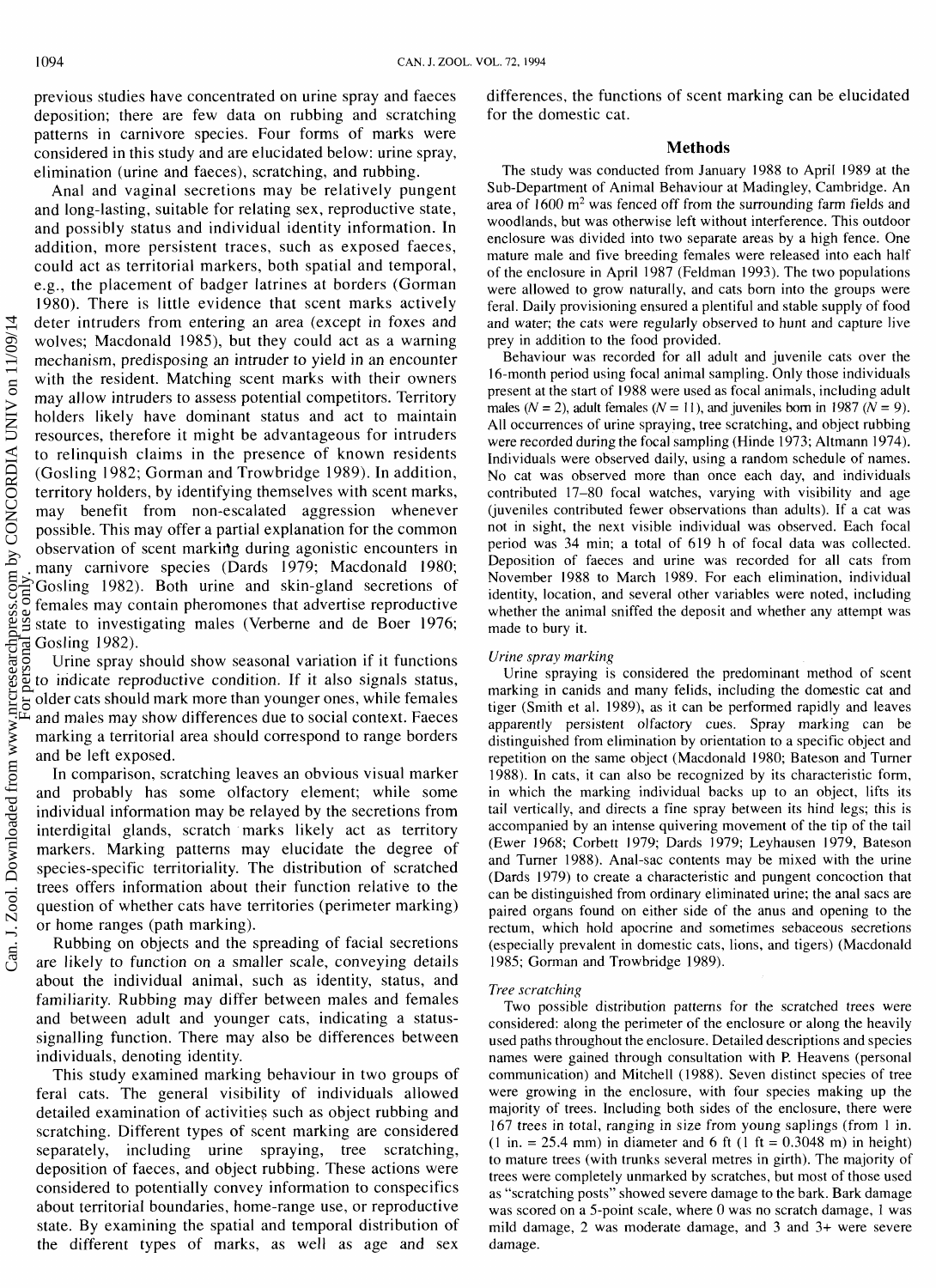

FIG. 1. Mean rate of scent marking by month, from January to December (there are no data for September). The dark area indicates urine spray marking; the lighter area indicates object rubbing.

Tree species were assessed on their bark characteristics. The common ash (*Fraxinus excelsior*) has pale grey bark, which is very smooth on young trees and acquires thick, interwoven ridges in old trees. The English oak (Quercus robur) has pale grey bark, closely fissured into short, narrow, vertical plates. Alnus cordata, the Italian alder, has pale brown-grey to dull grey bark; the texture is smooth but blistered, with shallow, wide vertical fissures. Ash, oak, and alder gives were classified as "hard-barked." The English elm (*Ulmus*) trees were classified as "hard-barked." The English elm (Ulmus procera) has dark brown bark that is deeply cracked into small square plates, and has small sprouts spreading from numerous burrs. The common beech (Fugus sylvatica) has smooth, silvery grey bark, often slightly roughened and less often with rippled patches or a fine network of ridges. Salix pentandra, the bay willow, shows brown-grey bark, finely fissured by narrow orange-buff cracks. The decorative pale-grey-barked cotoneaster (Cotoneaster frigidus), originally from the Himalayas, is short-boled, often leaning, with long vertical sprouts growing from the bole. Elm, willow, and cotoneaster were grouped as "soft-barked."

## **Results**

### *Urine spray marking*

A total of 679 spray marks were delivered by the cats during focal animal samples. Only 4 of these were performed by females and the remaining 675 (99%) were made by males; this was a statistically significant difference across all individuals  $(U = 1.5, Z = -3.94, p < 0.001, N = 7$  males, 15 females). All spray marks were made by adult cats  $(\geq 18 \text{ months})$ old). Group A contributed nearly three times as many spray marks to the sample than group B (497 to 182), despite the larger group size and the greater preponderance of males in B; however, this difference was not significant across all individuals ( $U = 47$ ,  $Z = -0.94$ , ns;  $N = 10$  in group A,  $N = 12$ in group B). When only the two adult males were considered, the group A male sprayed much more frequently ( $\chi^2$  = 179.14,  $df = 1, p < 0.001$ , contributing 9.2 spray marks per hour to the group B male's 2.8. Spraying rate varied through the year (Fig. l), with a marked increase during the mating period in late winter and early spring.

## *Scratching*

All trees and stumps were examined for a pattern in the distribution of scratched trees. The location of a tree was important in determining its use for scratching (Fig.  $2a$ ). Trees along perimeters were compared with those along paths and



FIG.  $2(a)$  Tree location and scratch marks. Trees in each of three locations were rated according to the degree of scratching  $(n =$ *50* perimeter, 47 path, and 67 central trees). *(b)* Bark types and scratch marks. Trees were grouped by species and bark type into "soft" and "hard" categories, then rated according to the degree of scratching  $(n = 26 \text{ soft-}$  and 138 hard-barked trees). The degree of scratching is indicated by shading: white shows no damage, light shading shows mild damage, darker shading shows moderate damage, and black shows severe damage.

in central regions for each enclosure. Heavily scratched trees were located primarily along well-defined and much-used routes, and only rarely at outer boundaries or in central non-path areas. When perimeter trees  $\leq 2$  m from the boundary fence) were distinguished from central trees  $(22 \text{ m})$ from the boundary fence), both areas were scratched equally, whether any scratching is considered ( $\chi^2$  = 0.0003, df = 1, ns;  $N = 51$ ) or just the severe rates ( $\chi^2 = 0.0003$ , df = 1, ns;  $N = 27$ ). While the borders were scratched in the same proportions as the central region, scratched trees were more densely located along heavily used pathways  $(\chi^2 = 44.52, df = 1, p < 0.001)$ , as were the severely scratched trees  $(x^2 = 30.00, df = 1,$  $p < 0.001$ ).

Not all trees along the paths were scratched; several unmarked trees were intermingled with heavily scratched ones. The species and bark type of the trees might have influenced the choice of scratching posts. Individual trees of all species had a range of scratch damage and contributed to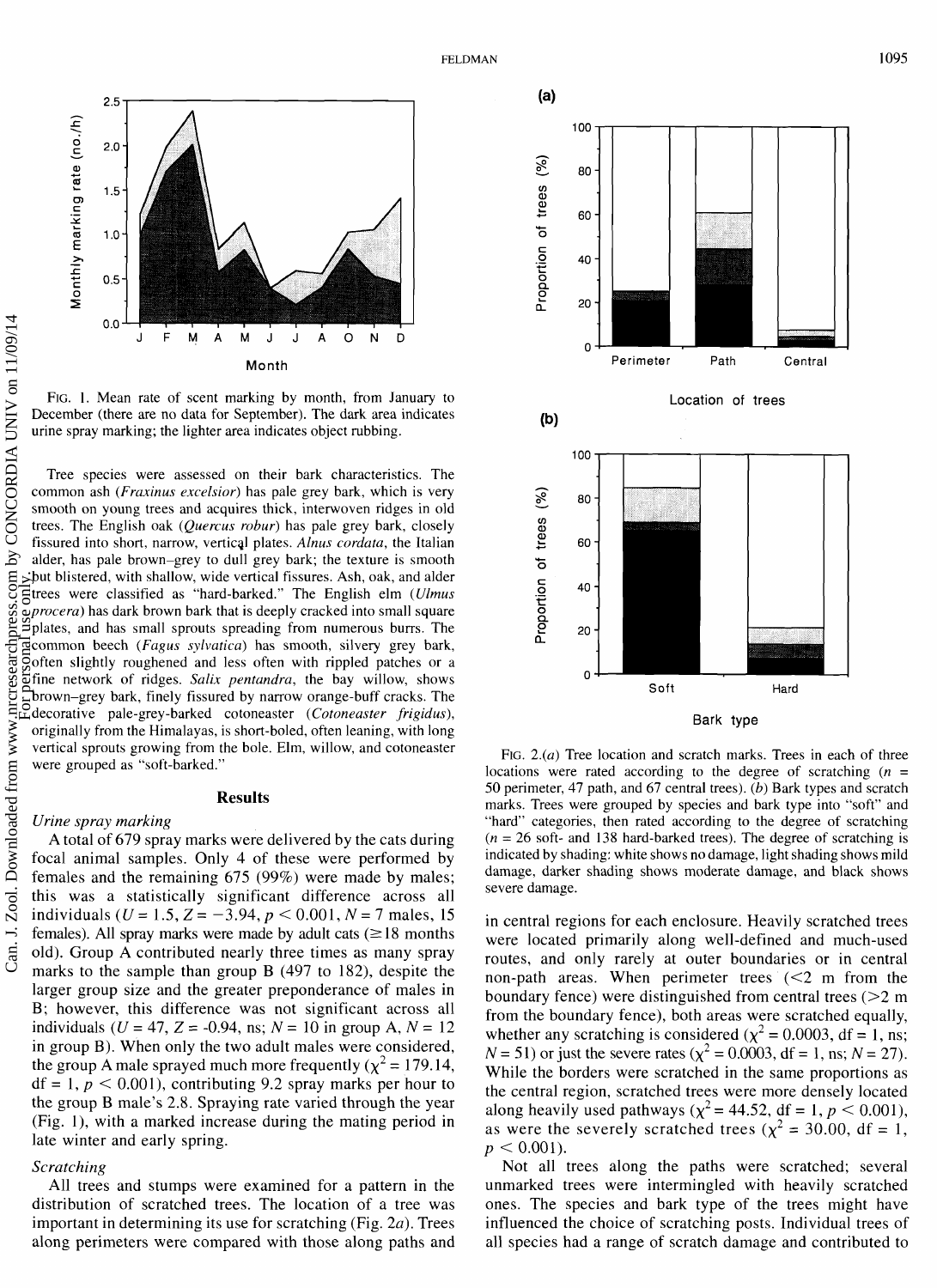

FIG. 3. Placement of urine and faeces deposits by adult male (white respect to distance from a stable food source.



FIG. 4. Object rubbing by animals of different age and sex classes. Median numbers of rubs are given, with interquartile ranges indicated by bars. The interquartile ranges were equal to the median for adult males, so this column has no error bar.

the full range  $(0-3+)$  for several species. Using Friedman's test (Zar 1984) with tree species as blocks and scratching as the matched factor, the differences were significant in the amount of scratching across tree species ( $\chi_r^2 = 23.64$ , df = 7,  $p < 0.01$ ,  $N = 8$ ). When compared using  $2 \times 2$  contingency tables (Zar 1984), hard-barked trees (ash, oak, alder) showed significantly less damage than soft-barked trees (elm, Salix, cotoneaster) ( $\chi^2$  = 38.39, df = 1,  $p$  < 0.001). When only scratched trees were considered, significantly more softbarked trees showed rates of scratching in the severe damage category ( $\chi^2$  = 7.56, df = 1,  $p$  < 0.01). These results support the hypothesis that differential scratching is due, in part, to differences in the type of bark of the tree species (Fig. 2b). Tree species were widely dispersed with reference to their location along perimeters and paths and in central areas. Owing to the non-normal distribution of the data, it was not possible to do an analysis of variance to separate the effects of location and bark type. All cats, regardless of sex or age, contributed to the scratch damage seen in the study.

### Faeces and urine elimination

In total, 55 defaecations and 44 urinations were observed over a 5-month period. Adult males contributed 20% of faecal deposits and 18% of urinations; adult females accounted for



FIG. 5. Scent-marking rates for Trossachs and Zac, two adult males. The solid bars represent urine-spray rates and the open bars represent object-rub rates.

73% of defaecation and 82% of urination; the remaining defaecations were performed by young non-focal animals (7% of faeces). Over all animals and including both urine and faeces, 70% of elimination occurred farther than 10 m from the food area (Fig. 3). A total of 14 scats (25%) were deposited within 10 m of the central provisioning area (by adult females and juveniles only). All cats primarily defaecated outside a 10-m radius of the food area, and this was significantly different from random deposition ( $\chi^2 = 13.25$ , df = 1,  $p < 0.001$ ). Proportionately more urine deposits were made within the 10-m radius (36%) by both adult males and females. This distribution was not significantly different from random deposition ( $\chi^2$  = 3.27, df = 1, ns). Over half of all observed urine deposits were left completely exposed, and the majority of these were not sniffed after deposition. Faeces were usually sniffed (98% of scats), and in most cases a small attempt was made to scratch over the scats, leaving them partially exposed. Only two scats were left completely exposed, both by males.

### Object rubbing

Overall, 240 rubs were observed, 193 of which were performed by males (80%). When all cats were considered, there was no significant difference between males and females  $(U = 32, Z = -1.46, \text{ns}; N = 7, 15)$ . However, when only adults were compared, males performed significantly more rubs than females ( $U = 0$ ,  $Z = -2.20$ ,  $p < 0.05$ ;  $N = 2$  males and 11 females). Most rubs were made by adults, both female and male, with juveniles offering only 23% (55 of 240) (Fig. 4). The majority of juvenile rubs were made in the period when young males were reaching maturity and beginning to display adult scent-marking behaviour. When the two adult males were compared in terms of rubs delivered, the group B male was found to rub objects significantly more than the group A male ( $\chi^2$  = 32.67, df = 1,  $p < 0.001$ ; Fig. 5).

## **Discussion**

Females rarely spray marked in this study (see also Macdonald and Apps 1978; Dards 1979; Kerby and Macdonald 1988), although males did so frequently. This result is consistent with other studies, which report that adult male cats spray frequently, often while walking along the paths and boundaries of their range (Liberg 1981; Macdonald et al. 1987; McFarland 1987) and while hunting (Corbett 1979); adult females have been occasionally observed to spray, also while hunting and travelling along paths, but much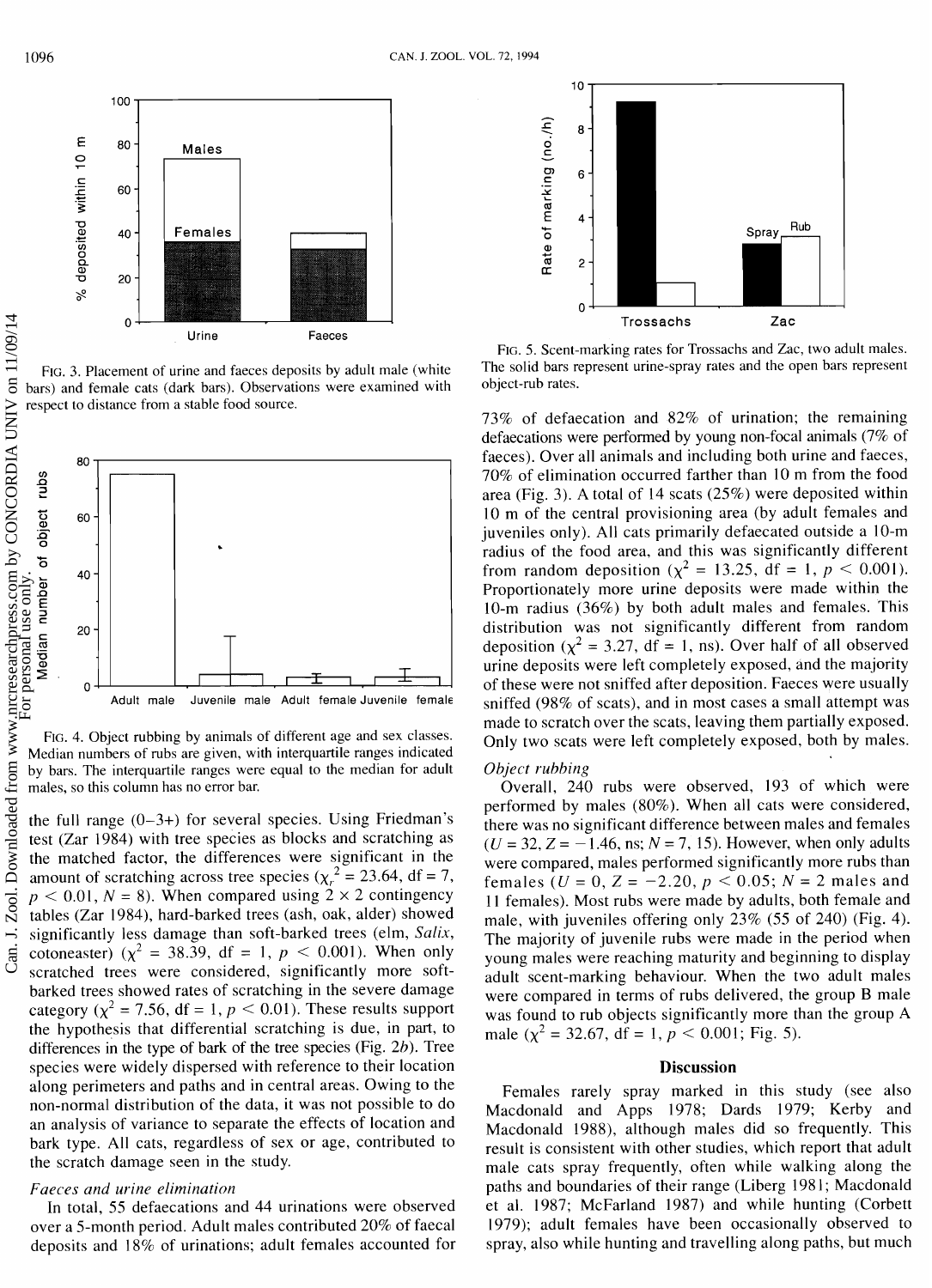less frequently than adult males (Panaman 1981; Natoli 1985). Spray marks are often directed onto conspicuous objects, such as grass tussocks (Corbett 1979), projecting twigs (Gosling 1982), and tree stumps (this study), supporting their function as spatial markers. This study did not examine the chemical nature of different forms of scent marking; however, several recent studies have shown that adult cats can distinguish the urine of familiar and unfamiliar conspecifics (Natoli 1985; Passanisi and Macdonald 1990). Males sniff longer at the urine of oestrus females (Verberne and de Boer 1976), and fresh spray is smelled for longer periods than older marks (de Boer 1977).

Urine spraying in this study showed some seasonal patterning (Fig. l), suggesting a link with reproductive state or stimuli. Individual differences in the rate of urine spraying  $(2.8-9.2 \text{ sprays/h}, \text{Fig. 5})$  were similar to those seen by  $\overline{5}$ Corbett (1979). It is possible that this variation reflects differences in either "status" or "territoriality." If marking frequency is linked to high dominance status, through the  $\le$  influence of androgens (Gosling 1982), then the group A male might appear to be the more dominant of the two males. Alternatively, he could be a more territorial individual in the presence of a neighbouring potential competitor.

Various carnivore species scratch and gnaw the bark of trees, leaving a visually discernible area of damaged wood. Wild cats are known to use "claw-sharpening" trees, which can serve as both visual and olfactory markers (Ewer 1968; Corbett 1979; McFarland 1987). Felid species that regularly display this behaviour include the domestic cat, African and European wildcats, bobcat, and leopard; it has also been Foted, to a lesser extent, in tigers, lynx, and pumas (Hediger 1950;- Ewer 1973; Smith et al. 1989). The same tree may be used repeatedly over time (Ewer 1973; Smith et al. 1989) by  $\exists$  different individuals. In this study, trees along paths were  $\frac{2}{5}$  scratched more than trees along the perimeter or in the general  $\epsilon$ area of each side of the enclosure (Fig. 2a), which provides little support for the idea that territories are defined by scratch marking along perimeters (as with sprays, as reported by Panaman 1981). Instead, it confirms that domestic cats are imilar to other carnivore species with overlapping home ranges and mark within their range along habitual paths (Gorman 1 980). CONOMOMONOON Downloaded from www.nrcress.com by Concordina Pasir and Concordinated from Pasir and Concordinated from Pasir and Concordinated from Pasir and Concordinated from Pasir and Concordinated from Pasir and Concord

Ă Tree characteristics also influenced the distribution of scratches; soft-barked trees were scratched more than Nhard-barked trees (Fig.  $2b$ ). Species with hard, smooth bark  $\Gamma$ might be less suitable for visual marking, since they probably offer increased resistance to shredding forces, as opposed to those with softer bark, as this yields more readily to claws, and patches are clearly discernible. This supports a dual function for tree scratching; claw maintenance (Hediger 1950; Bateson and Turner 1988) and home-range marking.

Many carnivore species mark with faeces (Gorman and Trowbridge 1989); in felids, this is less thoroughly documented, but has been suggested for the Scottish wildcat (Corbett 1979), Spanish lynx (Robinson and Delibes 1988), and lynx, puma, and bobcat (Macdonald 1985). In this study, cats tended to urinate and defaecate away from the feeding areas  $(>10 \text{ m})$  (Fig. 3), ultimately minimizing contamination effects. This could be particularly important because of the prevalence of parasitic worms in feral populations.

Deposition of faeces was quite concentrated along the perimeters of the enclosures, perhaps corresponding to

functional range borders, due to middens ("dungheaps" used by several individuals) near the perimeter. Young cats contributed to these communal latrines, which were relatively close to the common or core areas. Other studies of feral cats have reported faecal deposition along well-used paths and in several middens (Corbett 1979; Fitzgerald and Karl 1986), and similar latrine areas used by the African wildcat have been seen (Stuart 1977). With relatively limited space, elimination outside the core may necessitate some clumping of faeces nearer the perimeter.

Home-based cats tend to cover or bury faeces, especially close to the core area (Liberg 1980; Panaman 1981), but may leave them exposed, although not prominently displayed (Macdonald et al. 1987). Macdonald (1980) suggested that dominant and subordinate individuals differ, with dominants leaving more exposed scats. In this study, cats were not observed to leave faeces entirely exposed; however, there were deposits in exposed sites prior to the focal period of 5 months (personal observation) in both conspicuous (along paths and in latrine areas) and inconspicuous locations. Faecal deposits were rarely left without being sniffed (Macdonald et al. 1987), consistent with the suggestion that faeces are territorial markers; however, no clear pattern was discernible in this study. In general, there is less support for the use of faeces as markers by domestic cats (Dards 1979).

Males contributed few deposits, owing to their small numbers, so conclusions are necessarily biased by the predominance of females. Also, one female suffered from chronic diarrhoea, and skewed both total numbers and that of exposed scats. Although these results are inconclusive for determining whether faeces are used in home-range marking, cats appear actively to avoid defaecating in feeding areas.

The tendency of cats to rub themselves on objects, other cats, and people has been widely described (Reiger 1979; Bateson and Turner 1988; Kerby and Macdonald 1988). Rubbing on conspecifics was considered a contact ,behaviour and was not included in this analysis. Cats rubbed their cheek, lip, and chin regions along prominent objects such as twigs, stumps, wooden shelter structures, and the perimeter fence. Secretions from these facial regions are high in fats, are richly scented, may include saliva, likely have characteristic individual odours, and probably vary with reproductive state (Ewer 1968; Reiger 1979). Secretions rubbed onto conspecifics may not be marks, acting instead as a means by which the odours of known individuals are detected and become familiar (Gorman and Trowbridge 1989; Smith et al. 1989). Males rubbed more than females (Fig. 4), perhaps reflecting the overall lack of female home-range defence in this population of cats. Adults rubbed more than juveniles, supporting the use of rub marks as territorial or status indicators. In one case, an adult female rubbed a tree; moments later, the adult male sniffed the rubbed place and then rubbed it himself. Females seem particularly interested in smelling skin-gland secretions rather than urine marks (Verberne and de Boer 1976). Saliva, transferred to the fur and paws during grooming, might also be a scented form of self-anointing, reinforcing individual identification (Gosling 1982). Reiger (1979) suggests that social (e.g., group-living) carnivores may scent rub more than solitary ones, supporting the contention that rubbing should be treated as a form of social interaction. Social groups may produce a common group odour, based on a mixture from all members, especially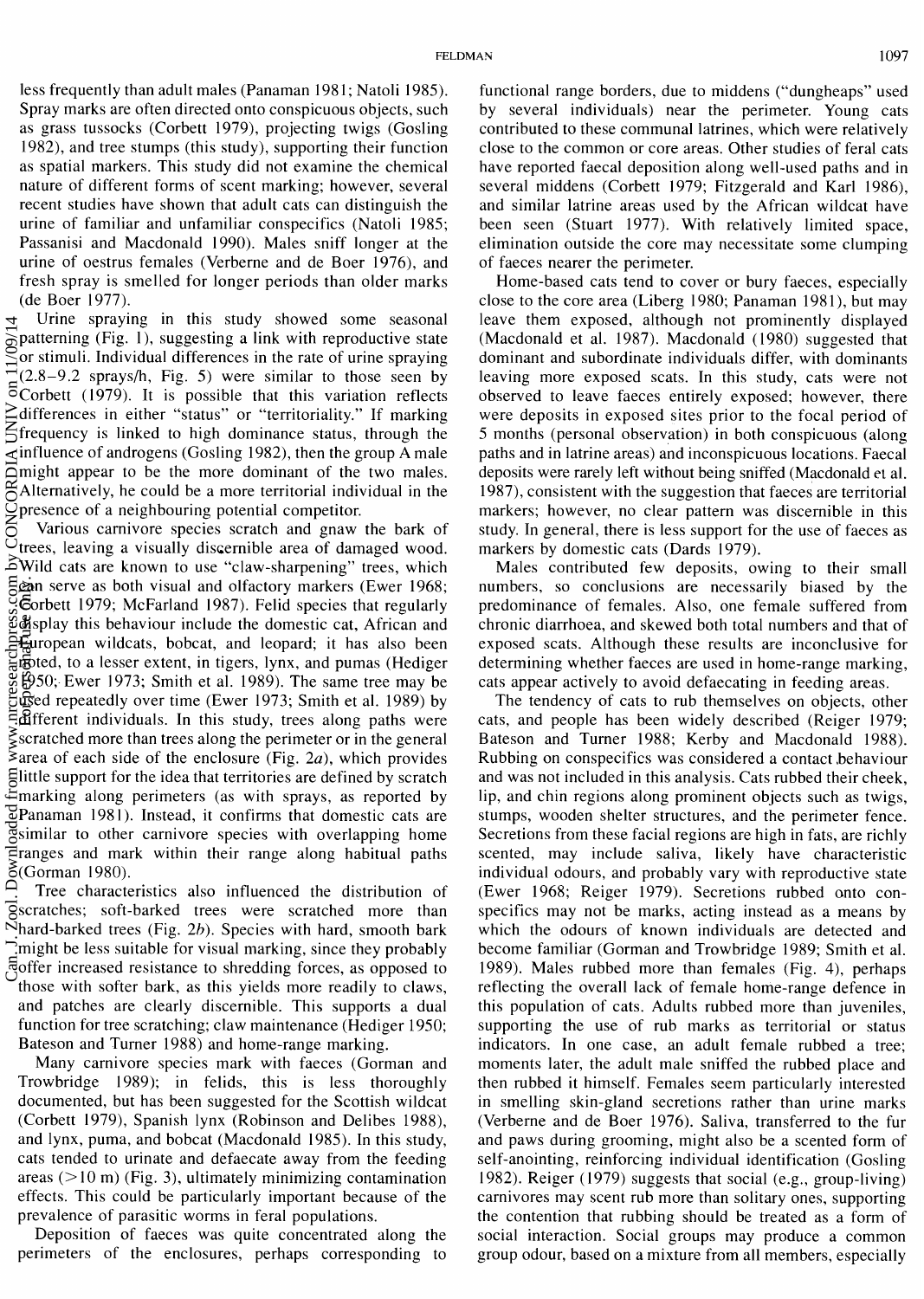and the marking of objects in common (Gorman 1980; Gorman and Trowbridge 1989).

Individual adult males differed in their rates of spraying and object rubbing (Fig. 5). Several explanations can be given:  $(i)$  the differences are due to individual variation and have no communication function;  $(ii)$  the two adult males differed in "territoriality," and spraying reflected differences in the degree to which the individual males were motivated to demarcate a home range; *(iii)* the two forms of marking have different characteristics and convey separate messages (which may or may not be related to either dominance or territoriality).

The composition of the odorous substances produced by the different organs involved in spraying and rubbing is likely to influence such aspects as the longevity and potency of the marks; observers have noted the strong, pungent smell of spray, even to the relatively insensitive human nose. Rub marks, however, have evoked little response or notice in researchers, perhaps because of the difficulty of distinguishing rubs through odour or visual cues.

Male cats may perform different types of marking on similar objects, e.g., on the walls of shelters containing females and their kittens (Corbett 1979; this study). Occasionally, cats have been seen to spray an object after rubbing it (Corbett 1979; Dards 1979; Panaman 198 l), but never in the reverse order. A further possibility is that spraying and rubbing have distinct functions, and are therefore unrelated. Object rubbing may also have simple grooming functions at times (e.g., the relieving of itches or removal of ectoparasites), but these are probably better performed through self-scratching, as part of grooming behaviour.

Overall, relatively little support was found for the hypothesis that marking plays a role in territory maintenance in domestic cats. Cats have rarely been seen to leave or avoid an area after investigating marks, suggesting that the marks serve as information markers rather than as an active method of deterrence (Bateson and Turner 1988). Males did not appear to maintain exclusive access to their ranges through aggressive exclusion of others.

Furthermore, the pattern of marks was not concentrated at the periphery of the ranges, as one would predict if territory marking were the primary function of spraying, exposed faeces, scratching, and(or) rubbing. Rather than territories, cats hold loose, non-exclusive home ranges, which may be reinforced by marking.

There was some evidence supporting a "spatial defence" function for scent marking, including: (*i*) the arrangement of some "latrines" near the perimeter, (ii) occasional aggression between the two adult males, and *(iii)* one male's habit of pacing the dividing fence. The pattern of male dispersal in feral cats observed in this study and others (Dards 1979; Liberg 1980; Kerby 1987) also supports "territorial" behaviour in male cats. Almost all of these observations can be explained by the placement of groups in adjoining limited areas in full view of each other; males may simply have acted as if an intruder were often present near the core area with the food source. Patterns of dispersal, range use, and "territoriality" in males probably have functions beyond mere competitive exclusion from food sources. Reactions to an intruder were mainly observed when a strange feral cat (adult female) living near the study site investigated the study cats;

in the presence of allomarking (particularly rubbing in cats) this sparked strong agonistic displays both from the adult male and from adult females, and seemed more indicative of a potentially resource-guarding response.

Domestic cats share many characteristics with wild felids, including the variety of different scent-marking patterns. The sociality seen in group-living feral cats may allow them to occupy home ranges rather than exclusive territories. The social signalling function of marking is likely to be similar for both small and large cats. Felids have intricate social interactions, and scent marks probably play an important role in establishing and reinforcing social systems in these species.

## **Acknowledgements**

I am grateful to Pat Bateson for his support and guidance throughout this study. Ian Robinson, Warner Passanisi, David Macdonald, and James Serpell made valuable suggestions on an earlier draft of this work. Betsy Mitchell and Thelma Rowel1 gave detailed comments, which led to substantial improvement of the manuscript. I also thank Douglas Scott for his many analytical and editorial contributions. This study was supported in part by an Overseas Research Studentship and a Lundgren Research Award.

Adams, M.G. 1980. Odour-producing organs of mammals. Symp. Zool. Soc. Lond. No. 45. pp. 57-86.

- Altmann, J. 1974. Observational study of behavior: sampling methods. Behaviour, 49: 227-267.
- Bateson, P., and Turner, D.C. 1988. Questions about cats. In The domestic cat: the biology of its behaviour. Edited by D.C. Turner and P. Bateson. Cambridge University Press, Cambridge. pp. 193-201
- de Boer, J.N. 1977. Dominance relations in pairs of domestic cats. Behav. Processes, **2:** 227-242.
- Corbett, L.K. 1979. Feeding ecology and social organization of wildcats (Felis silvestris) and domestic cats (Felis catus) in Scotland. Ph.D. thesis, University of Aberdeen. Aberdeen, U.K.
- Dards, J.L. 1979. The population ecology of feral cats (Felis catus L.) in Portsmouth dockyard. D.Phi1. thesis, University of Bradford, Bradford, U.K.
- Dodd, G.H., and Squirrell, D.J. 1980. Structure and mechanism in the mammalian olfactory system. Symp. Zool. Soc. Lond. No. 45. pp. 35-56.
- Ewer, R.F. 1968. Ethology of mammals. Elek Science, London.
- Ewer, R.F. 1973. The carnivores. Weidenfeld and Nicolson, London. Feldman, H.N. 1993. Maternal care and differences in the use of nests
- in the domestic cat. Anim. Behav. 45: 13-23. Fitzgerald, B.M., and Karl, B.J. 1986. Home range of feral house cats (Felis catus L.) in forest of the Orongorongo Valley, Wellington,
- New Zealand. N.Z. J. Ecol. 9: 71-8 1. Gorman, M.L. 1980. Sweaty mongooses and other smelly carnivores.
- Symp. Zool. Soc. Lond. No. 45. pp. 87-105. Gorman, M.L., and Trowbridge, B.J. 1989. Role of odor in the social lives of carnivores. In Carnivore behaviour, ecology, and evolution. Edited by J.L. Gittleman. Chapman and Hall, London. pp. 57-88.
- Gosling, L.M. 1982. A reassessment of the function of scent marking in territories. Z. Tierpsychol. **60:** 89- 1 18.
- Hediger, H. 1950. Wild animals in captivity. Translated by G. Sircom. Butterworths Scientific Publications, London.
- Hinde, R.A. 1973. On the design of check-sheets. Primates, 14: 393-406.
- Kerby, G. 1987. The social organisation of farm cats (Felis catus). D. Phil. thesis, Oxford University, Oxford, U.K.
- Kerby, G., and Macdonald, D.W. 1988. Cat society and the consequences of colony size. In The domestic cat: the biology of its behaviour. Edited by D.C. Turner and P. Bateson. Cambridge University Press, Cambridge. pp. 67-8 1.